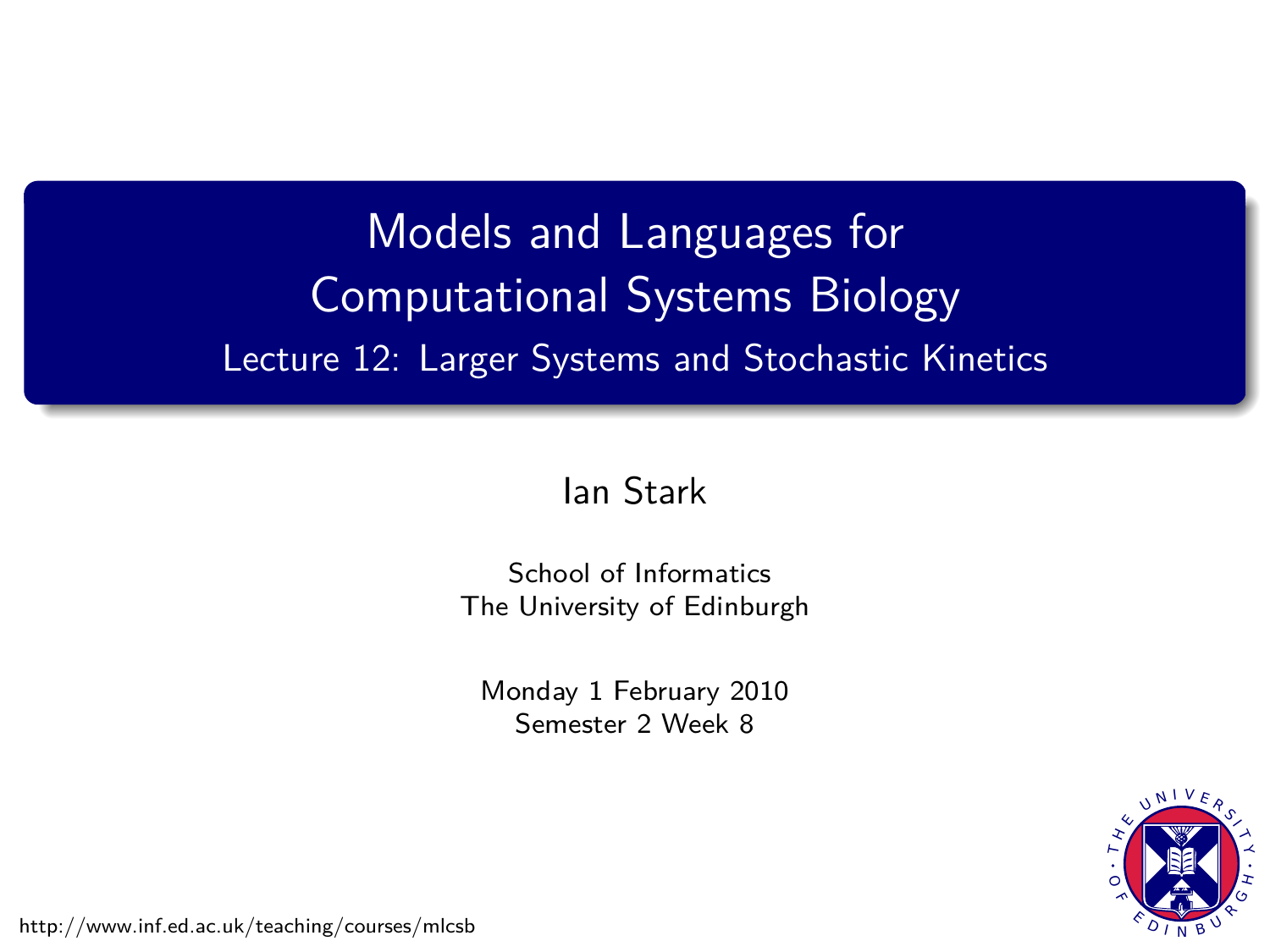## Reading

## Previous Homework

Read the remainder, §§4–6, of the tutorial article.

Marta Kwiatkowska, Gethin Norman, and David Parker. [Probabilistic model checking for systems biology.](http://www.prismmodelchecker.org/bibitem.php?key=KNP10a) In Symbolic Systems Biology: Theory and Methods. Jones and Bartlett, 2010. To appear.

#### Lucas Laursen.

[Computational biology: Biological logic.](http://dx.doi.org.ezproxy.webfeat.lib.ed.ac.uk/10.1038/462408a) Nature 462:408–410, 2009.

In the meantime, however, Fisher and her fellow executable-biology enthusiasts have a lot of convincing to do, says Stephen Oliver, a biologist at the University of Cambridge, UK. "Modelling in general is regarded sceptically by many biologists," he points out.

Do you think this is true? Can you find any evidence for or against?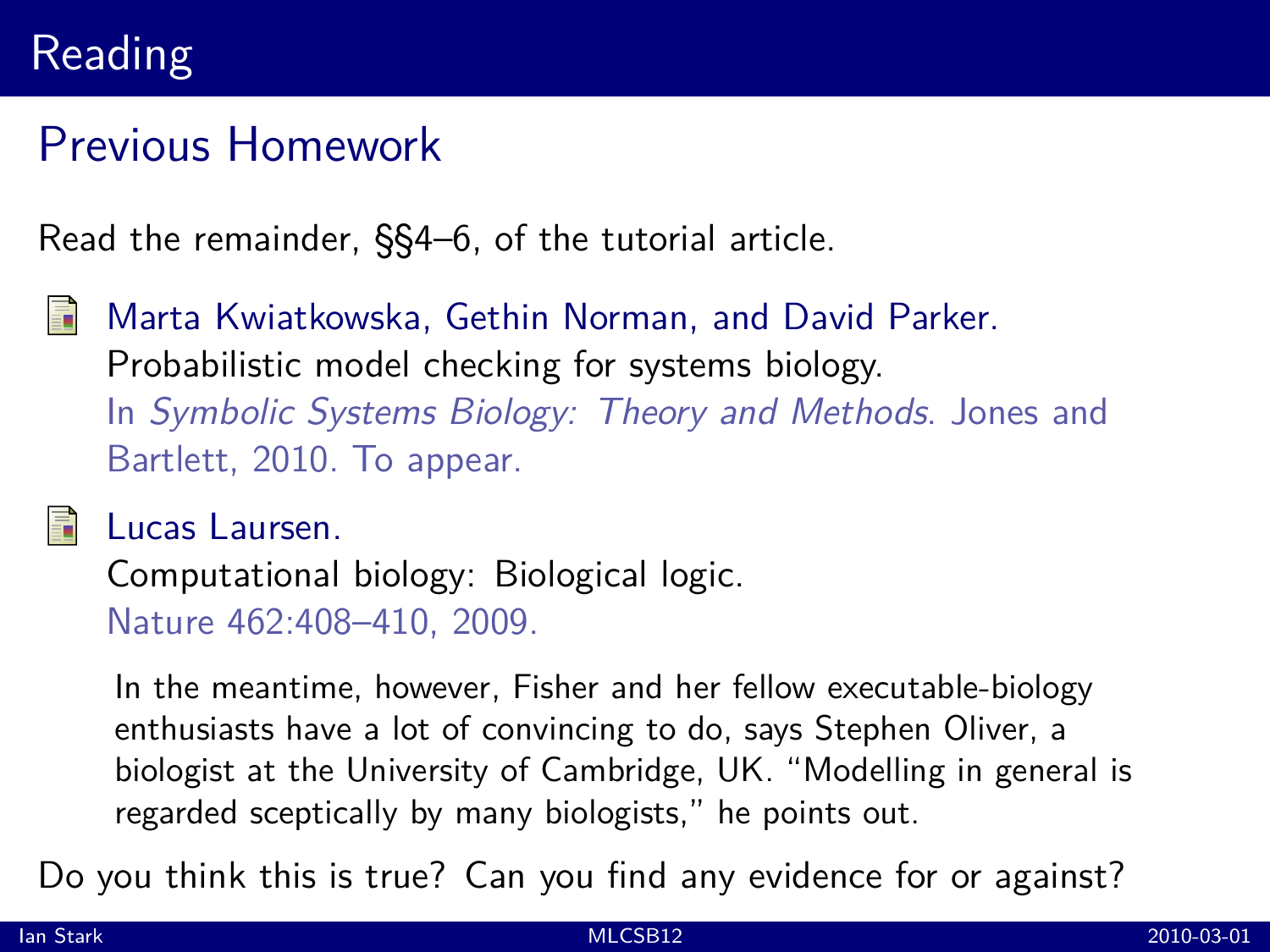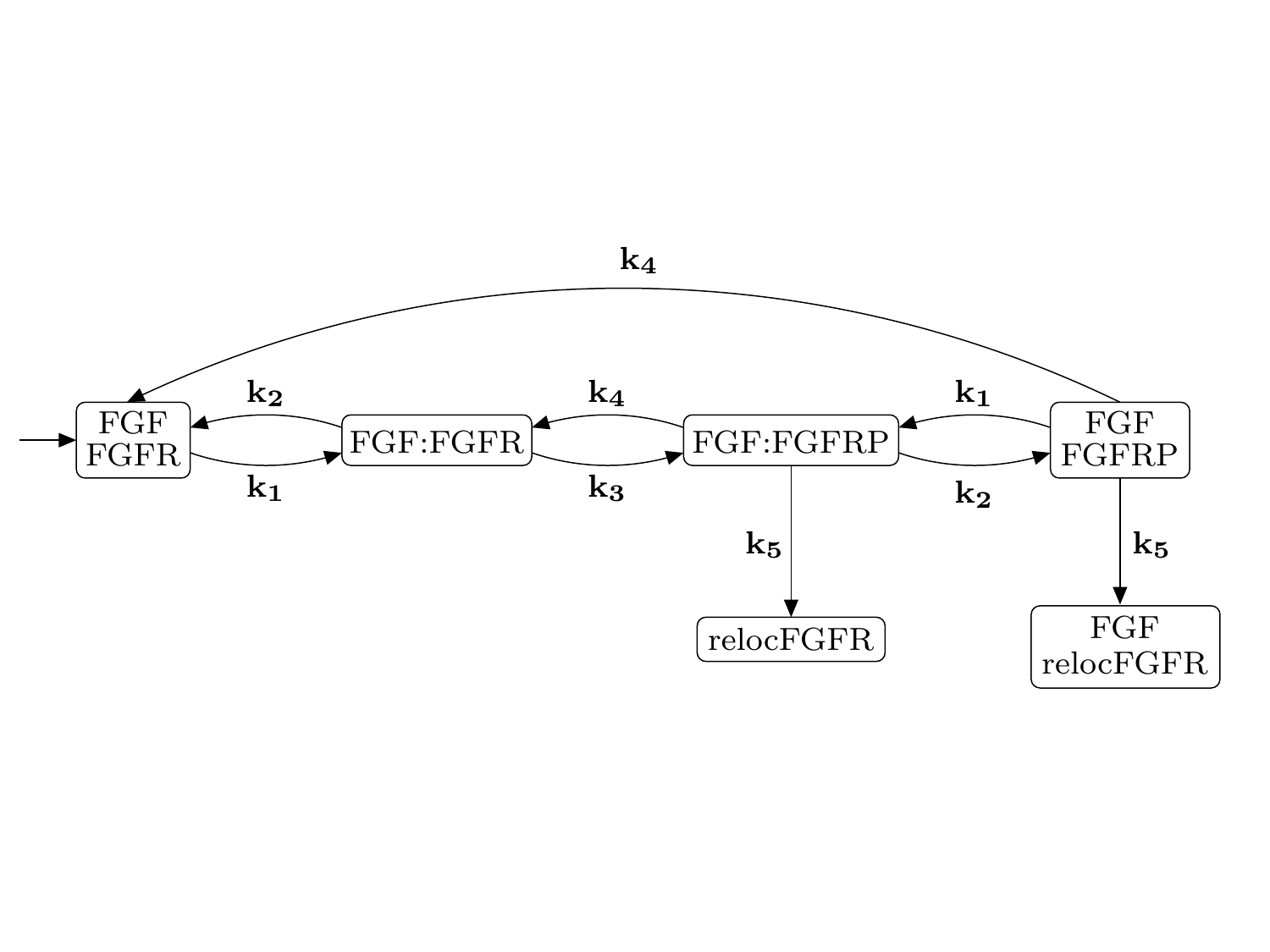const double  $k5 = 1/(60 * 60)$ ; // rate of relocation module FGF fgf :  $[0..2]$  init 0; // 0 - free, 1 - bound, 2 - removed from system  $[bind]$   $fgf=0 \rightarrow (fgf'=1);$  // FGF and FGFR bind  $[rel] \quad fgf=1 \rightarrow (fgf'=0); \ // FGF \quad and FGFR \quad unbind$  $[reloc] \; fgf = 1 \rightarrow (fgf' = 2); \; // \; FGF \; disappears \; since \; bound \; when \; FGFR \; releases$ 

endmodule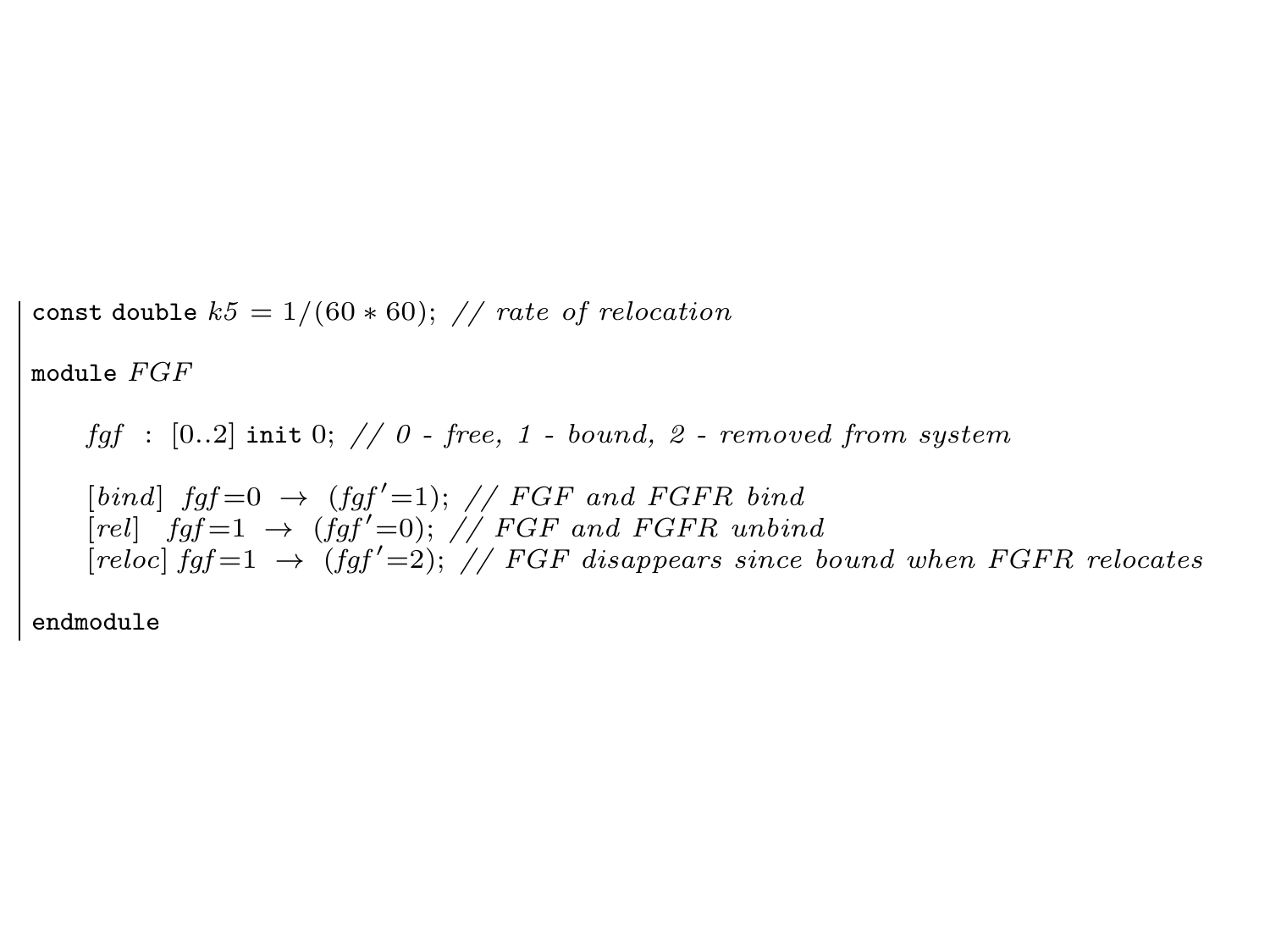- $(- (phos=1) \Rightarrow P_{>0.1}$  [true  $U^{[0,t]}$  (reloc=1) ] 'if FGFR is currently phosphorylated, then the probability of it being relocated within the next  $t$  seconds is greater than 0.1';
- $-$  (phos=1∧ fgfr=0)  $\Rightarrow$  P<sub><0.2</sub>[ (fgfr=0) U (reloc=1) ] 'if FGFR is phosphorylated and free, then the probability of it being relocated before binding to FGF is at most 0.2';
- $P_{r}$  true  $U^{[t,t]}$  (fgf = 1) ] 'the probability that FGF is bound to FGFR at time instant  $t$  (i.e. after exactly  $t$  seconds)';
- $P_{r}$  true U (reloc=1  $\wedge$  fgf = 2) | 'the probability that FGFR relocates and FGF is bound when relocation occurs';
- $-$  S<sub>=?</sub>[ (fgf =0) ] 'the probability that, in the long run, FGF is free';  $\sum_{i=1}^{n}$   $\sum_{i=1}^{n}$   $\sum_{i=1}^{n}$   $\sum_{i=1}^{n}$   $\sum_{i=1}^{n}$   $\sum_{i=1}^{n}$   $\sum_{i=1}^{n}$   $\sum_{i=1}^{n}$   $\sum_{i=1}^{n}$   $\sum_{i=1}^{n}$   $\sum_{i=1}^{n}$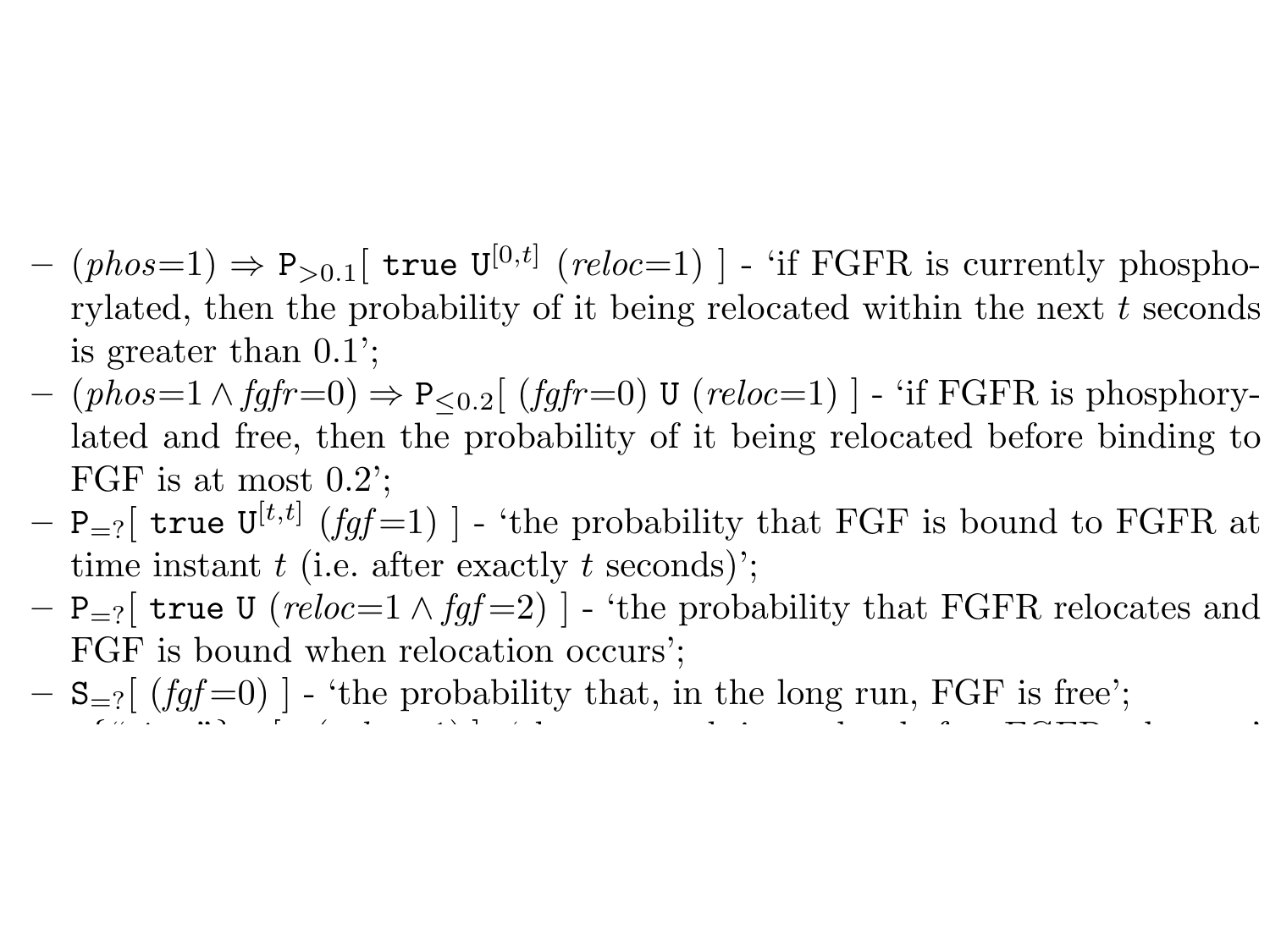

Fig. 7. Transient properties of FGFR for the model of Figure 4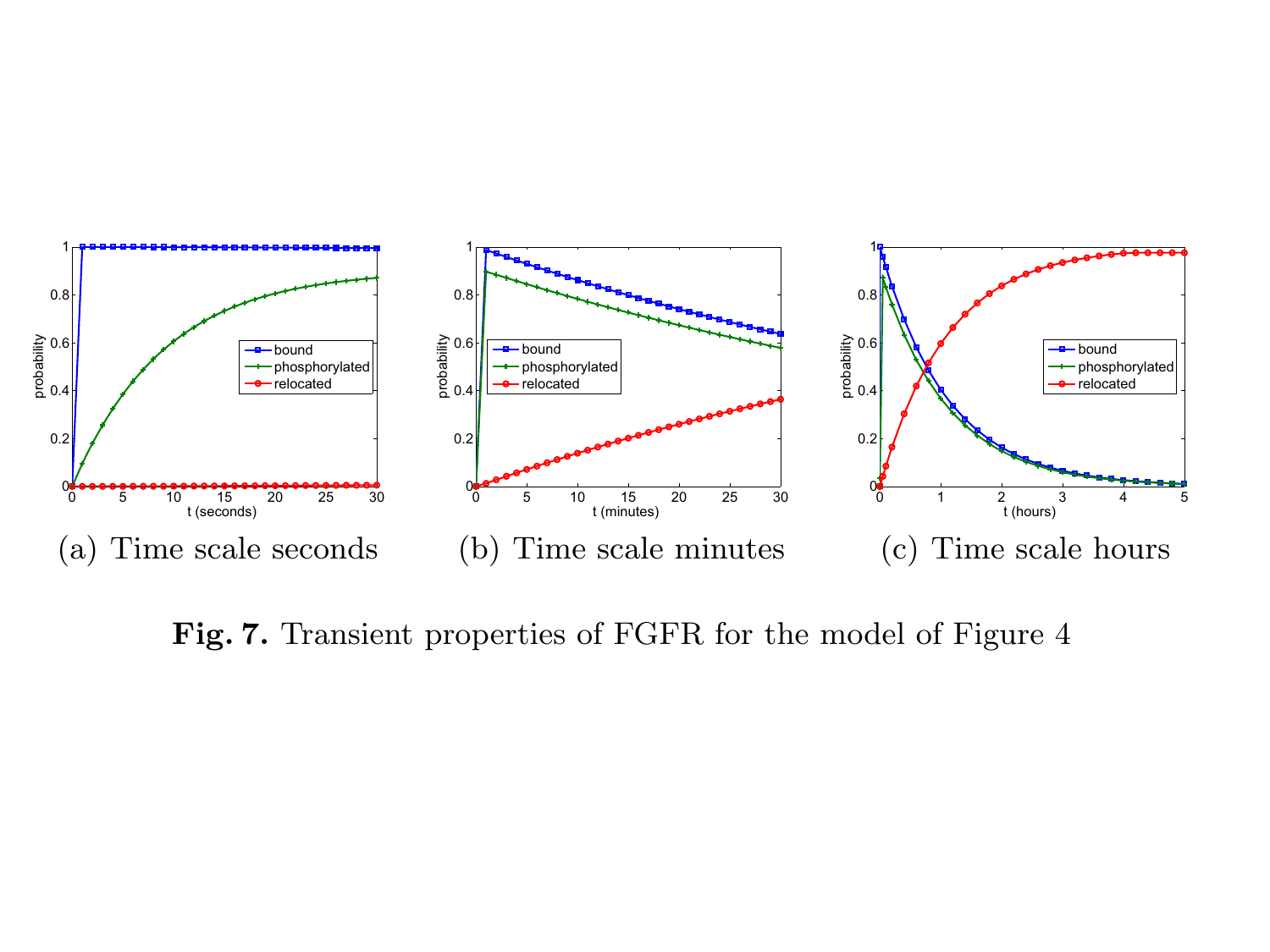That was for the interaction of an individual molecule of FGF (fibroblast growth factor) and its receptor. The next step is to model systems of several individuals.

All extracts from:

Marta Kwiatkowska, Gethin Norman, and David Parker. [Probabilistic model checking for systems biology.](http://www.prismmodelchecker.org/bibitem.php?key=KNP10a) In Symbolic Systems Biology: Theory and Methods. Jones and Bartlett, 2010. To appear.

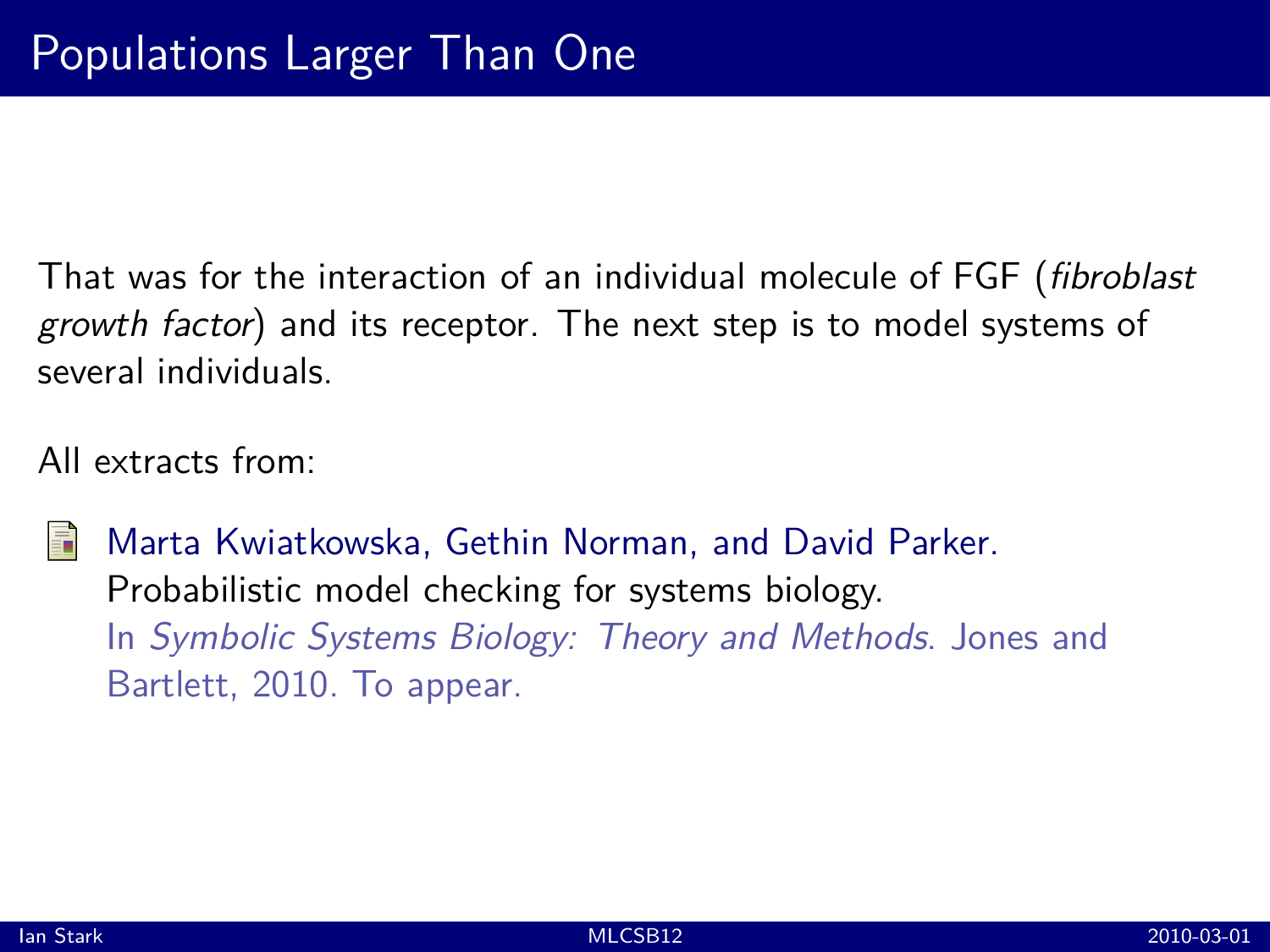#### module POPULATION MODEL

faf :  $[0..N]$  init N; // free FGF fgfr :  $[0..M]$  init M; // free FGFR (not phosphorylated) fgfrp :  $[0..M]$  init 0; // free FGFR (phosphorylated) bnd :  $[0..K]$  init 0; // bound FGF:FGFR (FGFR not phosphorylated) bndp :  $[0..K]$  init 0; // bound FGF:FGFR (FGFR phosphorylated) reloc :  $[0..M]$  init 0; // relocated FGFR

// FGF and FGFR bind  $\parallel$  faf > 0 & fqfr > 0 & bnd < K  $\rightarrow$  fgf \* fgfr \* k1 : (fgf'=fgf - 1) & (fgfr'=fgfr - 1) & (bnd'=bnd + 1);  $[$ | faf $\setminus$   $\cap$   $\ell$  + fafrom $\setminus$   $\cap$   $\ell$  +  $k$  and  $m \times k$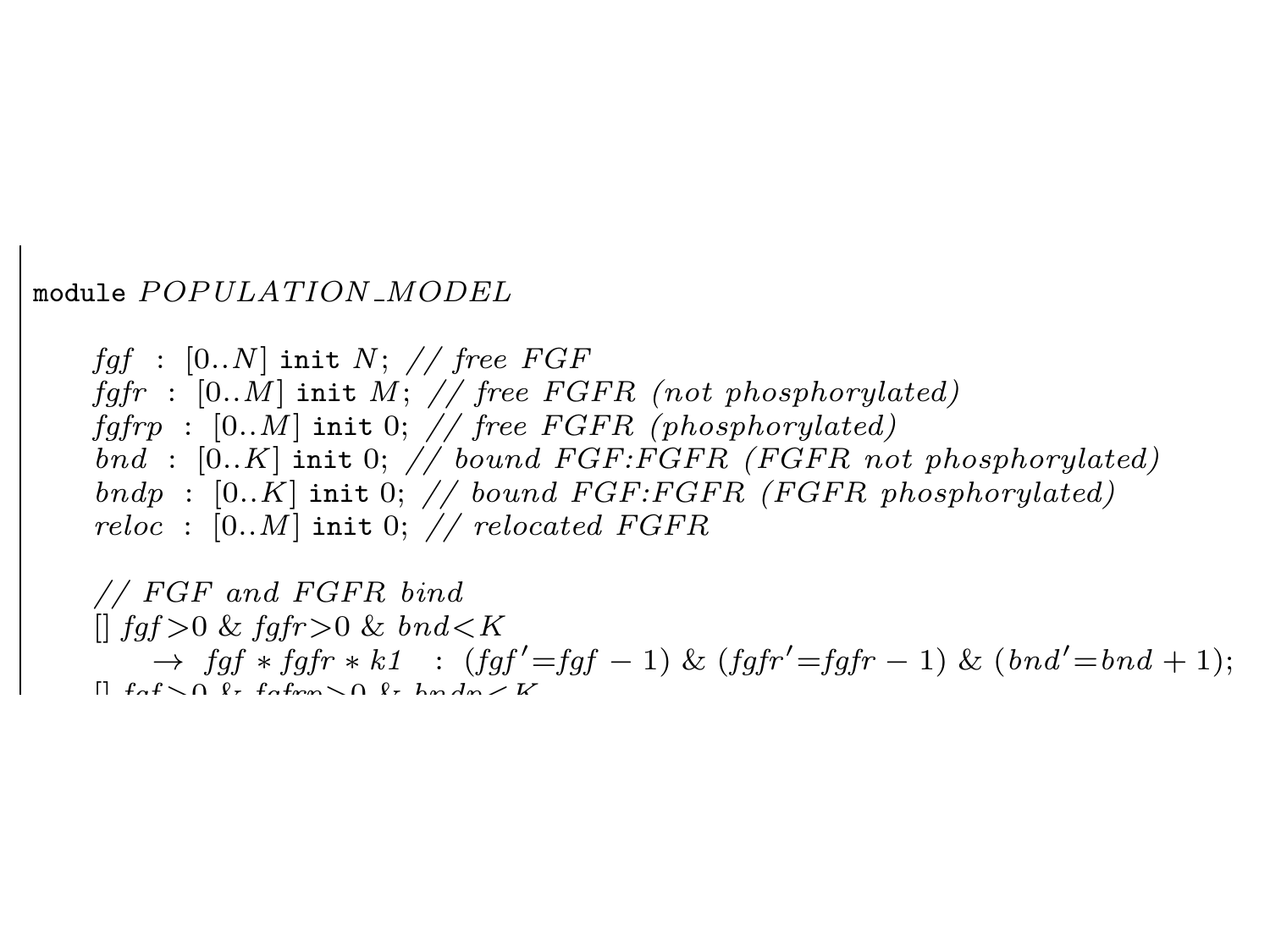- $P_{-2}$  true U (reloc $\geq l_1 \wedge f \circ f_2$ ) 'the probability of reaching a situation where there are at least  $l_1$  relocated FGFR receptors and the number of free FGF ligands is at most  $l_2$ :
- $(bnd>l_1) \Rightarrow P_{\geq 0.7}$  true  $U^{[0,t]}$  (reloc $\geq l_2$ ) ] 'if the number of FGF:FGFR compounds is greater than  $l_1$ , then the probability that the amount of relocated FGFR will reach  $l_2$  within the next t seconds is at least 0.7';
- $P_{r}$  (reloc=0) U (fgfp=l) ] 'the probability that l FGFR receptors are phosphorylated before any FGFR is relocated';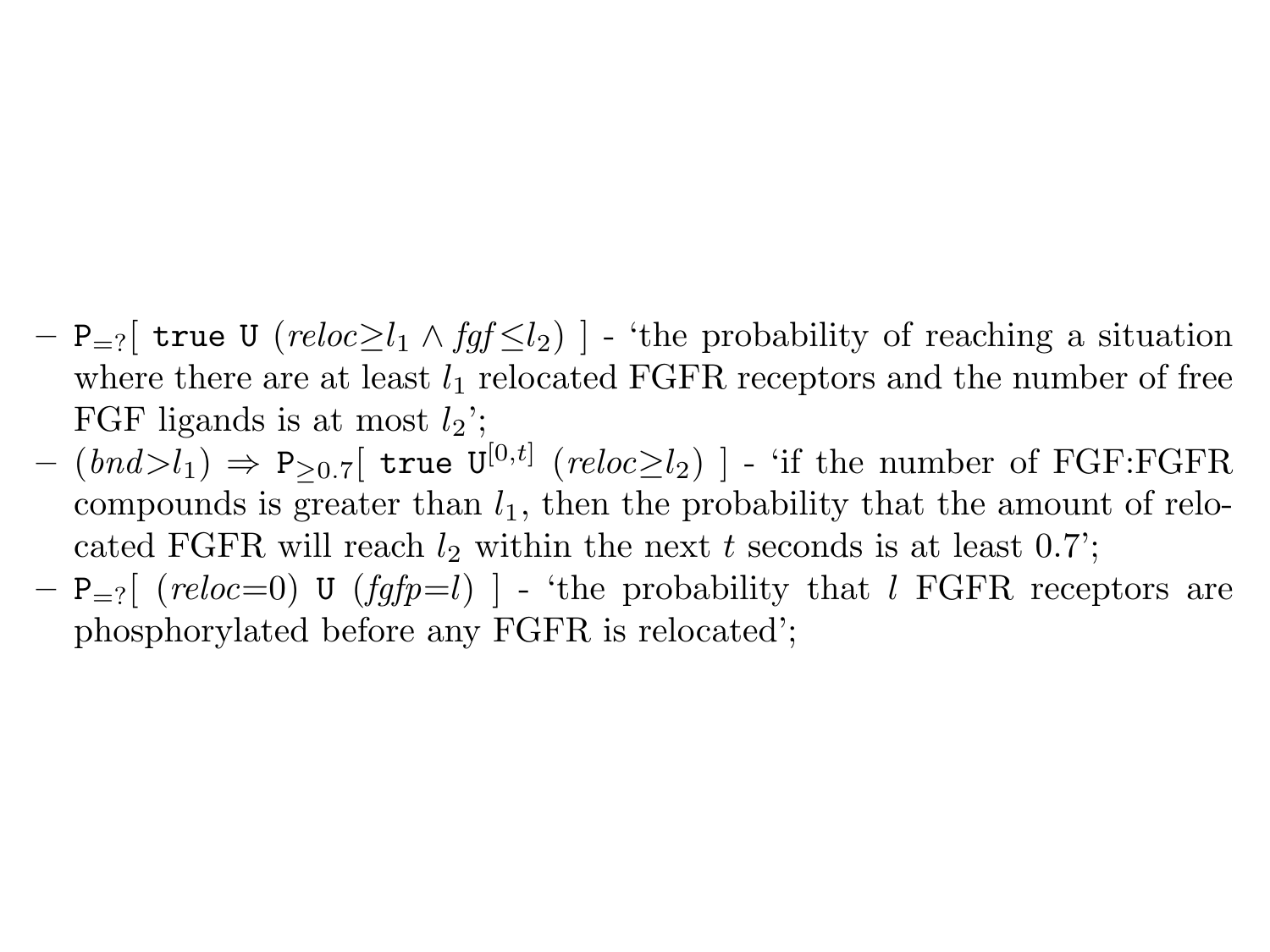

Fig. 11. Transient properties for the population example: (a) probability of  $l$  relocations by time t; (b/c) expected phosphorylated FGFR at time t (seconds/minutes).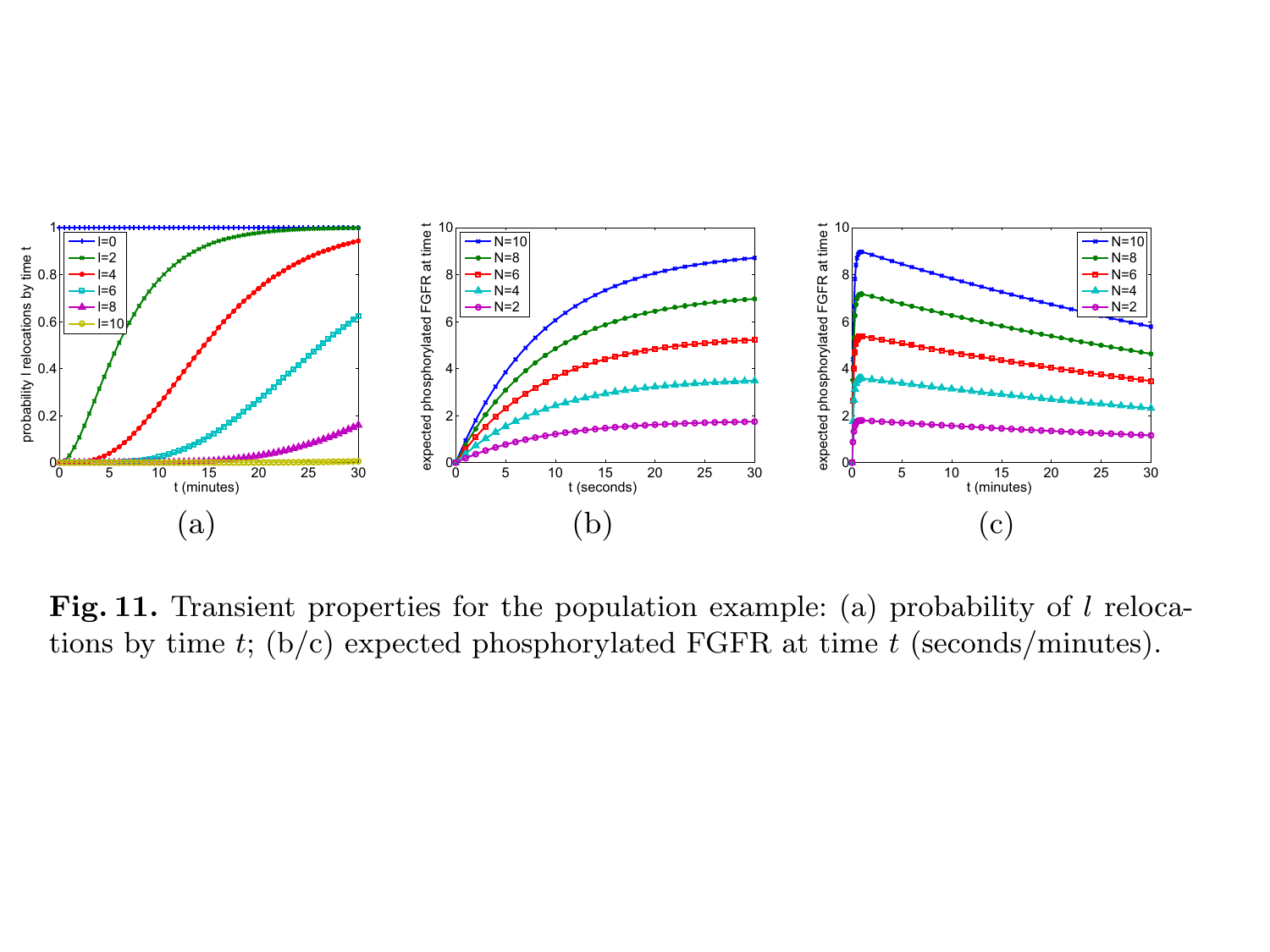Daniel T. Gillespie.

[Exact Stochastic Simulation of Coupled Chemical Reactions.](http://dx.doi.org.ezproxy.webfeat.lib.ed.ac.uk/10.1021/j100540a008) The Journal of Physical Chemistry 81(25):2340–2361, 1977

## Daniel T. Gillespie.

[Stochastic Simulation of Chemical Kinetics.](http://dx.doi.org.ezproxy.webfeat.lib.ed.ac.uk/10.1146/annurev.physchem.58.032806.104637) Annual Review of Physical Chemistry 2007.58:35–55.

We now follow [slides from Gillespie's invited talk](http://www.nesc.ac.uk/action/esi/download.cfm?index=3584) at CMSB 2007 in Edinburgh, which you can obtain online from the National e-Science Centre:

<http://www.nesc.ac.uk/action/esi/contribution.cfm?Title=749>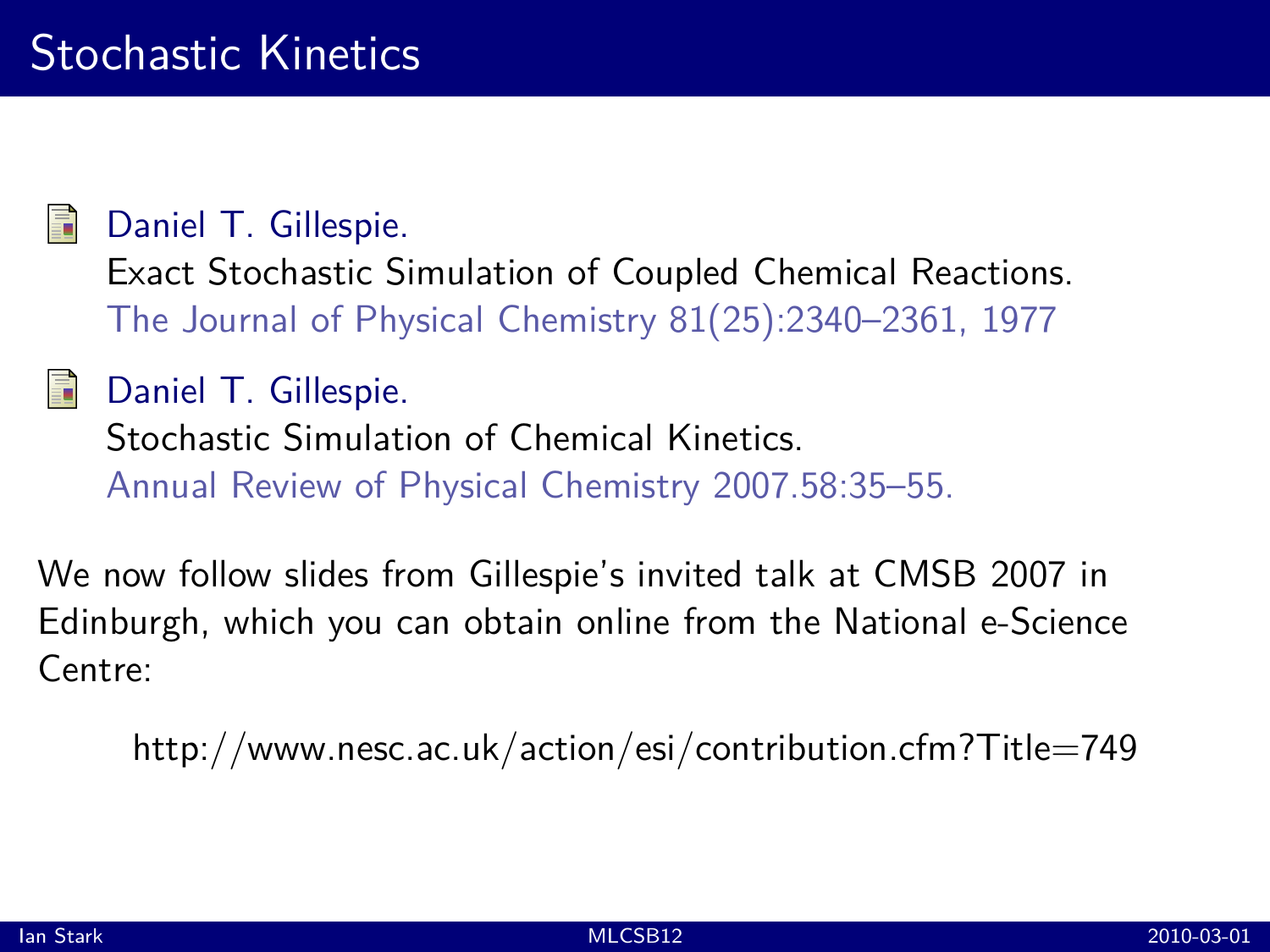Wilkon's book presents the Gillespie algorithm in §§6.2–6.5. Chapter 8 then goes on to deal with approximation strategies for stochastic simulation.



D. J. Wilkinson.

[Stochastic Modelling for Systems Biology](http://www.staff.ncl.ac.uk/d.j.wilkinson/smfsb/). Chapman & Hall/CRC, April 2006.